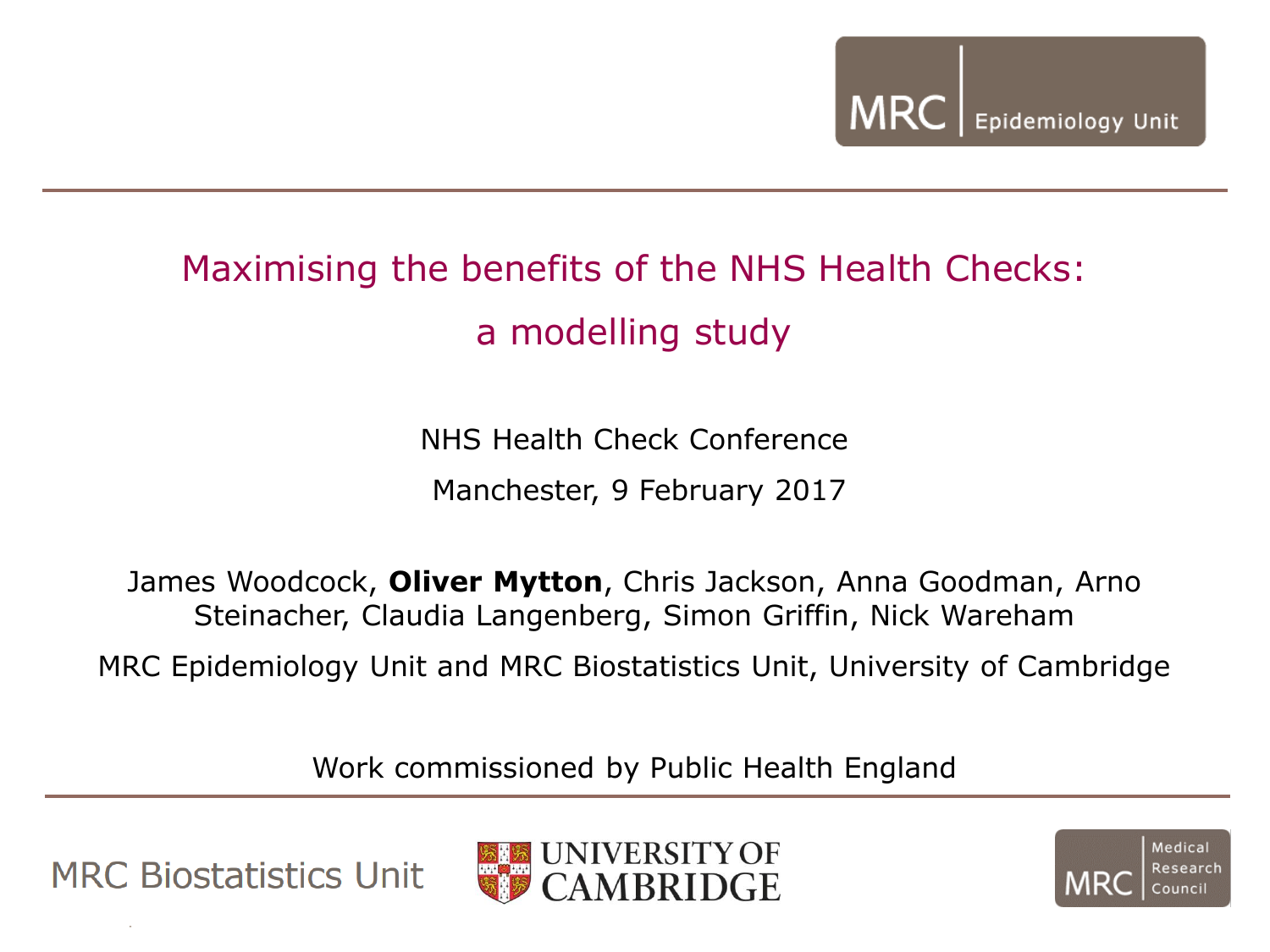### Aims & scenarios

#### Scenarios:

- Increased attendance (everyone vs selective)
- Increased treatments
- *Changing eligibility criteria (age, hypertension)*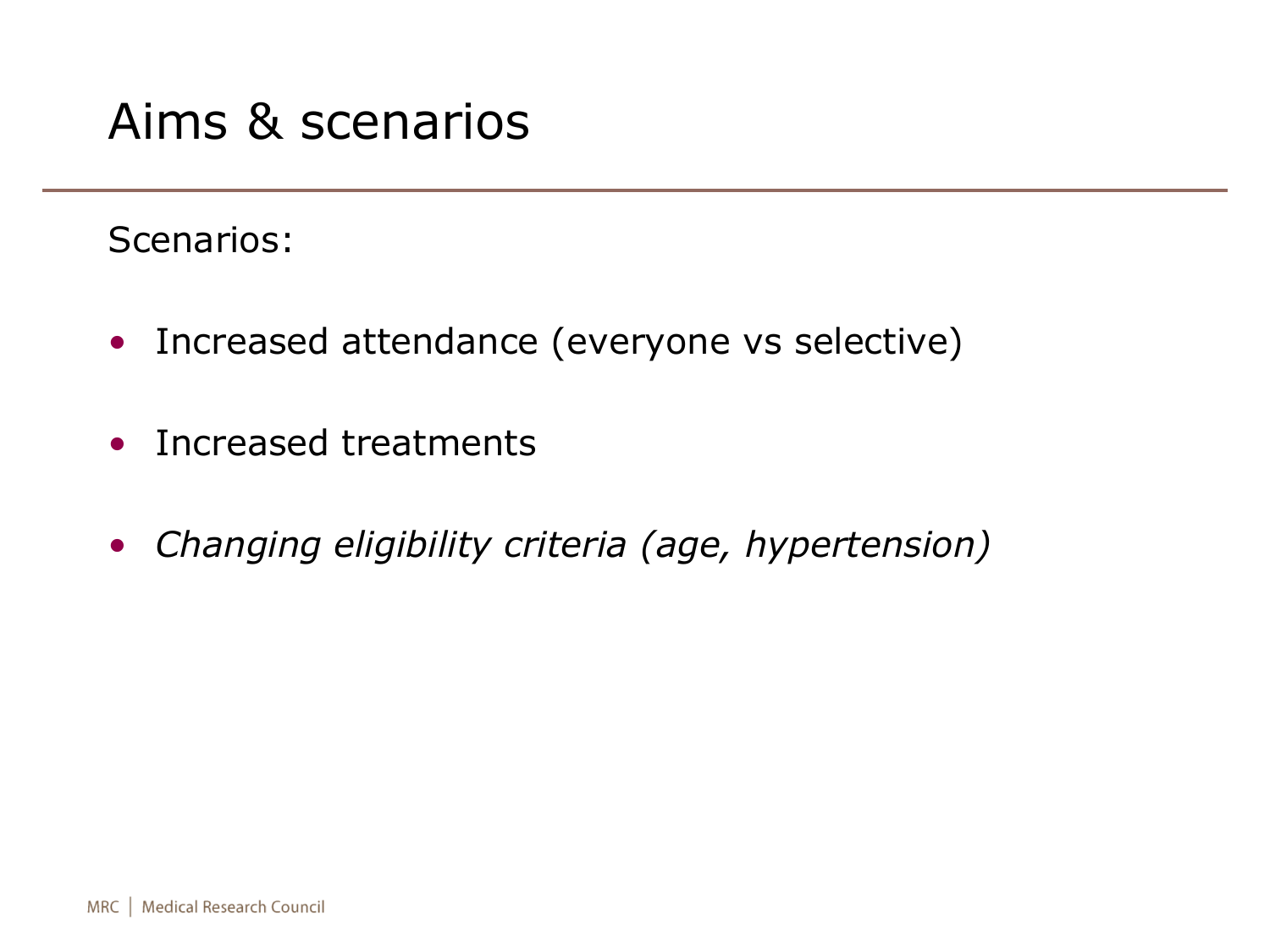### Methods

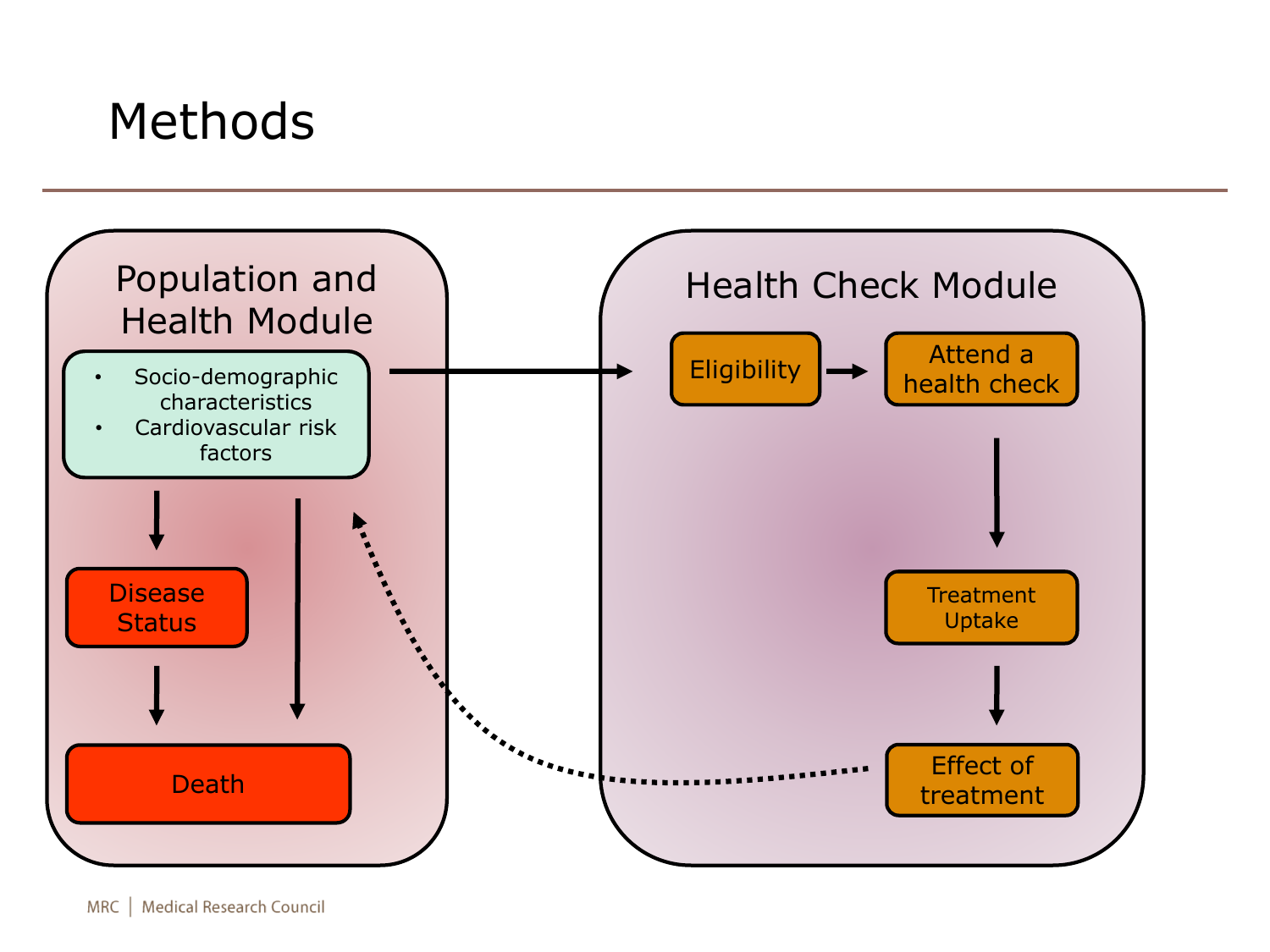# Strengths and limitations

#### **Strengths**

- Exploration of 'what if'
- Realistic model for treatment
- Uses programme data

#### Limitations

- Cardiovascular disease focus
- Not considered costs
- Trends and future innovation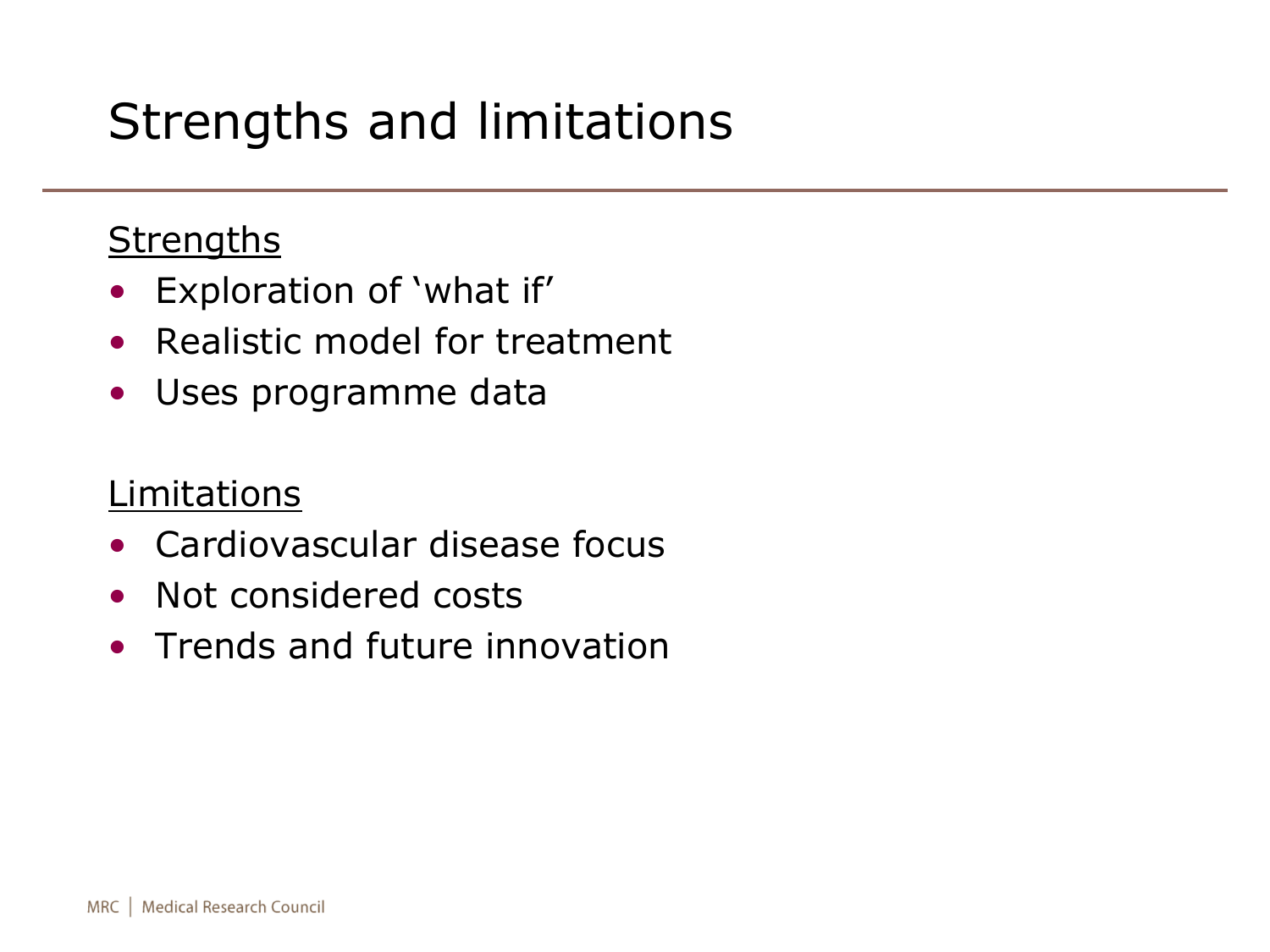# Current Programme

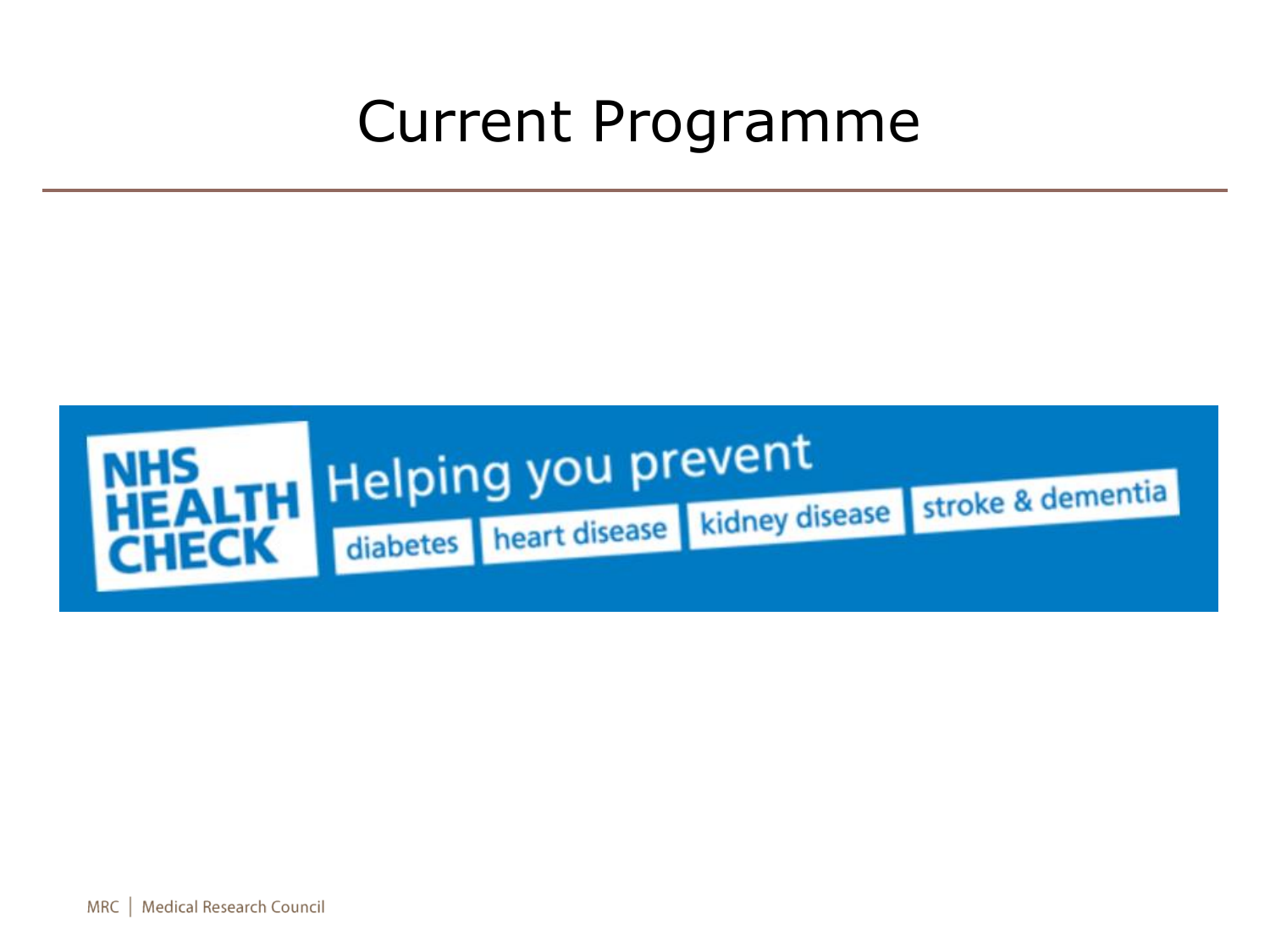#### Results: Attendance & Treatment (current programme)

| Attendance (percentage of whole population) |     |
|---------------------------------------------|-----|
| Eligible for Health Check (HC)              | 97% |
| Attend for one or more HC                   | 77% |
| Average number of HC per person             | 1.8 |
| Treatment (percentage of whole population)  |     |
| Eligible for HC and eligible for treatment  | 94% |
| Offered any treatment                       | 24% |
| <b>Statins</b>                              | 7%  |
| Blood pressure medication                   | 3%  |
| Smoking cessation                           | 1%  |
| Weight management                           | 16% |

Results based on following a cohort from age 40-45 years to 100 years; HC = health check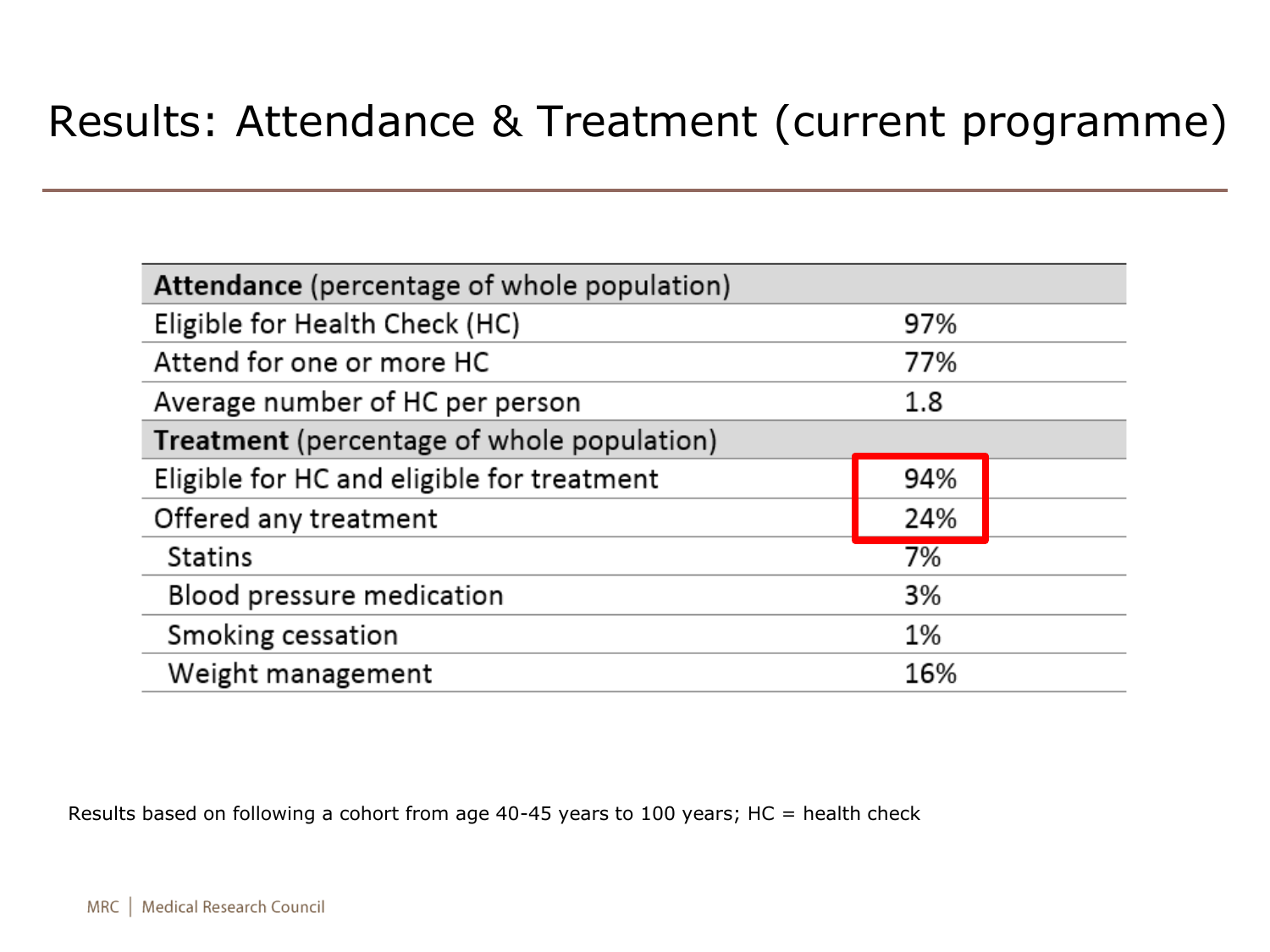#### Results: Health benefits (current programme)

| <b>Health outcomes</b>                                                      |          |
|-----------------------------------------------------------------------------|----------|
| Increase in survival (per person)                                           | 3.2 days |
| Increase in survival in full health (per person)                            | 5.2 days |
| Increase in survival in full health for most deprived fifth<br>(per person) | 7.5 days |
| Cases prevented (per 1,000,000)                                             | 2000     |
| Premature deaths prevented (per 1,000,000)                                  | 370      |

Results based on following a cohort from age 40-45 years to 100 years; survival in full health is measured using quality adjusted life years (QALY) metric; cases prevented of ischaemic heart disease, stroke, dementia and lung cancer; premature deaths are deaths below the age of 80 years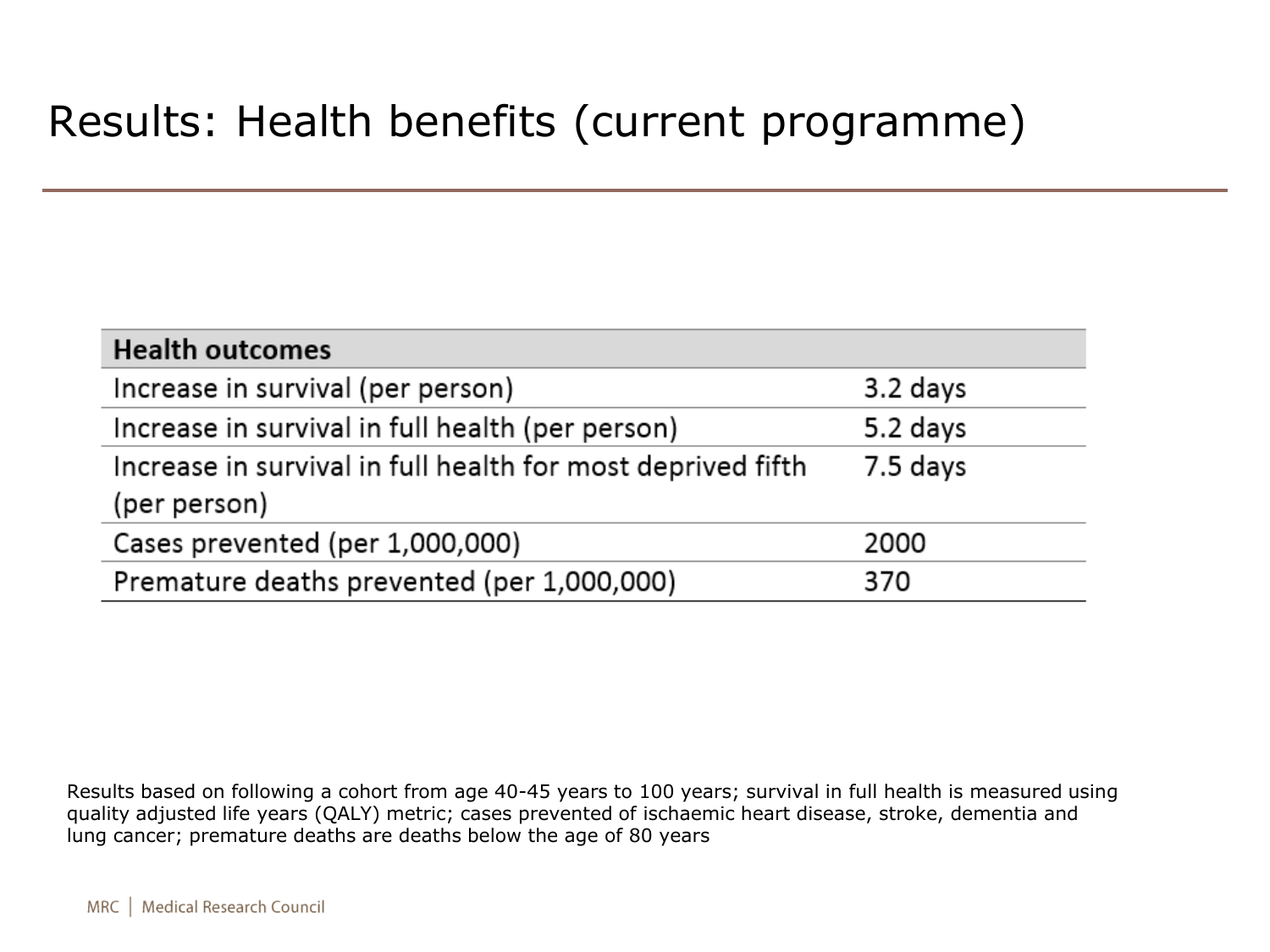# Changing delivery or implementation

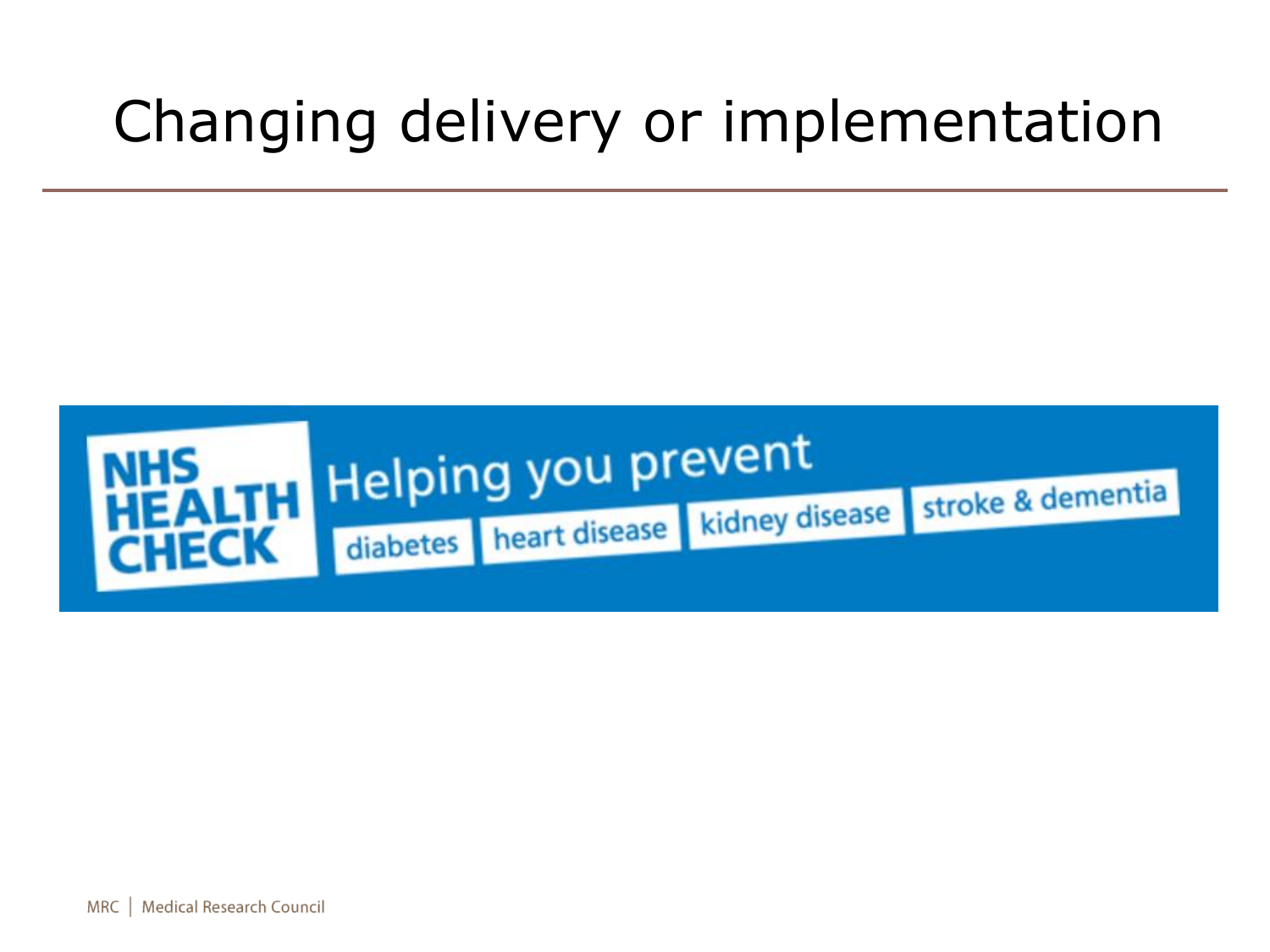## Results: Increasing attendance



#### **Scenario Description**

**Everyone:** coverage increases to 85%

**Non-attenders:** double likelihood of attendance

**High risk:** 20% increase in attendance if CVD (cardiovascular disease) risk>15% over ten years

**Most deprived:** 20% increase in attendance if in poorest quintile

\*Cases prevented: ischaemic heart disease, stroke, dementia and lung cancer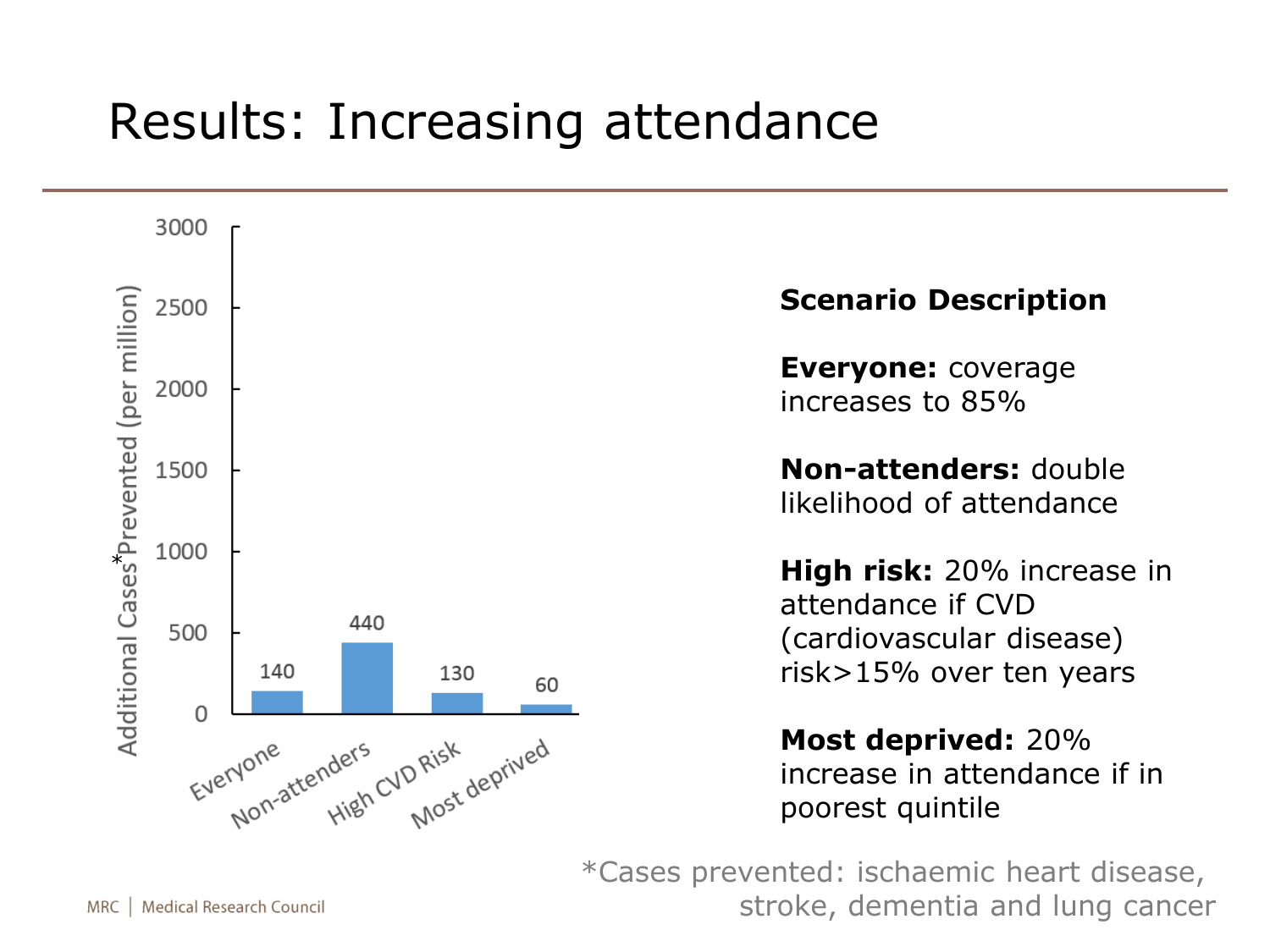### Results: Increasing treatment

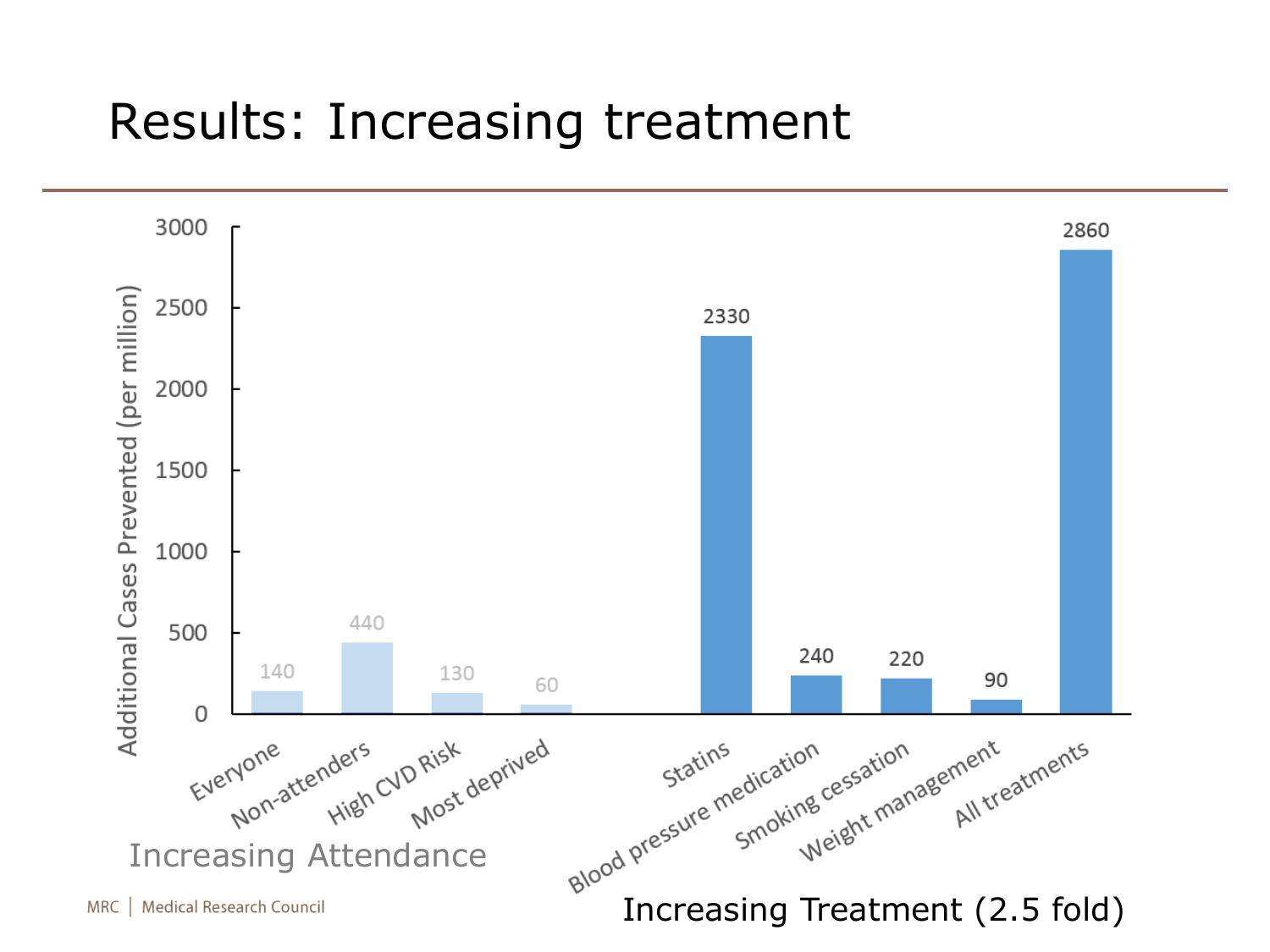# Closing Thoughts: Maximising Benefits

- Consider local data
- Action the actionables
- Consider targeting
- Review weight management practice & ensure commission proven services